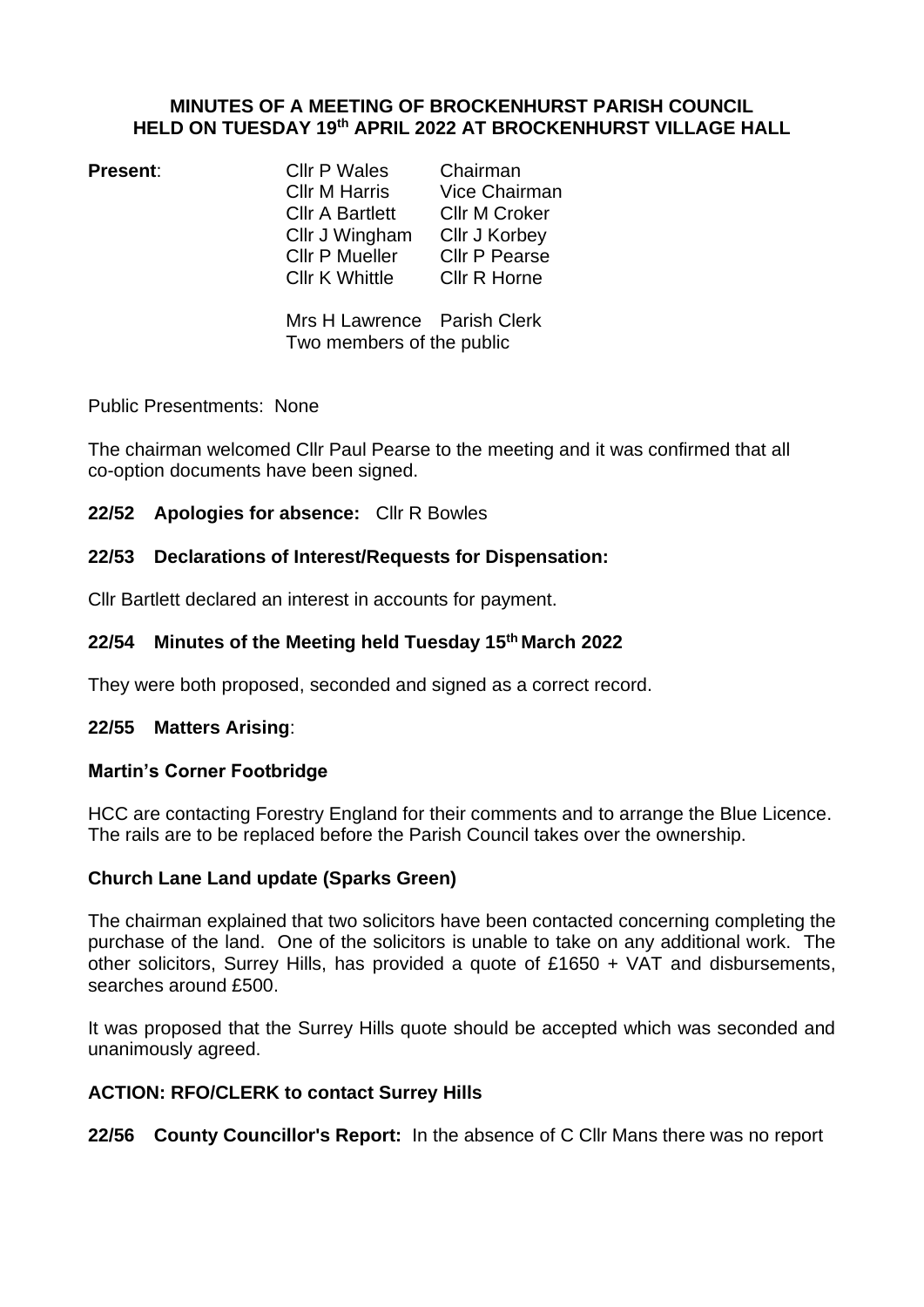# **22/57 District Councillor's Report**

Cllr Harris gave an update on high streets across The Forest.

Through cellular networks NFDC have started to explore and understand how people use village centres. Individuals are not identifiable and the footfall is not specific to each premises.

#### **22/58 Reports and response to Consultations to include ratification of recommendations**

## **i) Planning committee meeting held 28th March 2022**

Cllr Korbey gave an update on the last planning meeting and ongoing issues.

It was noted that councillors can nominate buildings and assets for the NFNPA Local List Project. Further details are on the NFNPA website.

# **ii) Events committee held 6 th April 2022**

Cllr Harris reported on the last events committee meeting.

Arrangements are ongoing for entertainment at the three venues, bunting, flags, mugs and history boards. Plans for the BBA window treasure hunt are being finalised. The programme of events will be in the free June issue of the Parish Magazine.

## **22/59 Correspondence**

NFDC Green Bag collections – it was noted that homes where livestock have access to the front of their properties are reminded not the put out their Green Bags the night before collection. Grass cuttings are fatal along with many shrubs and tree clippings. The Verderers are speaking to NFDC to increase communication with the relevant households.

It was noted that there have been several letters and emails sent the Parish Council and HCC from residents opposing the Sway Road Experimental Order. Further discussion will take place at the next A&I meeting.

# **22/60 Platinum Jubilee event 4th June – Councillors availability**

There are a few volunteers that have come forward to offer their time on the 4<sup>th</sup> June. Councillors to liaise with the clerk concerning their own availability.

# **ACTION: Councillors to contact the clerk**

### **22/61 To approve Parish Council representation at the National Flood Conference 2022**

The Chairman explained that Peter Hebard assists the Parish Council on flooding matter in the parish and has previously attended flood conferences. From the funds of a previous successful funding bid from the Rurals Community Fund for flooding issues it was proposed that Peter Hebard should attend one day of the June 2022 conference in Telford and reimbursed expenses costing £416.50. This was seconded and unanimously agreed.

# **ACTION: Clerk/Chairman to advise Peter Hebard**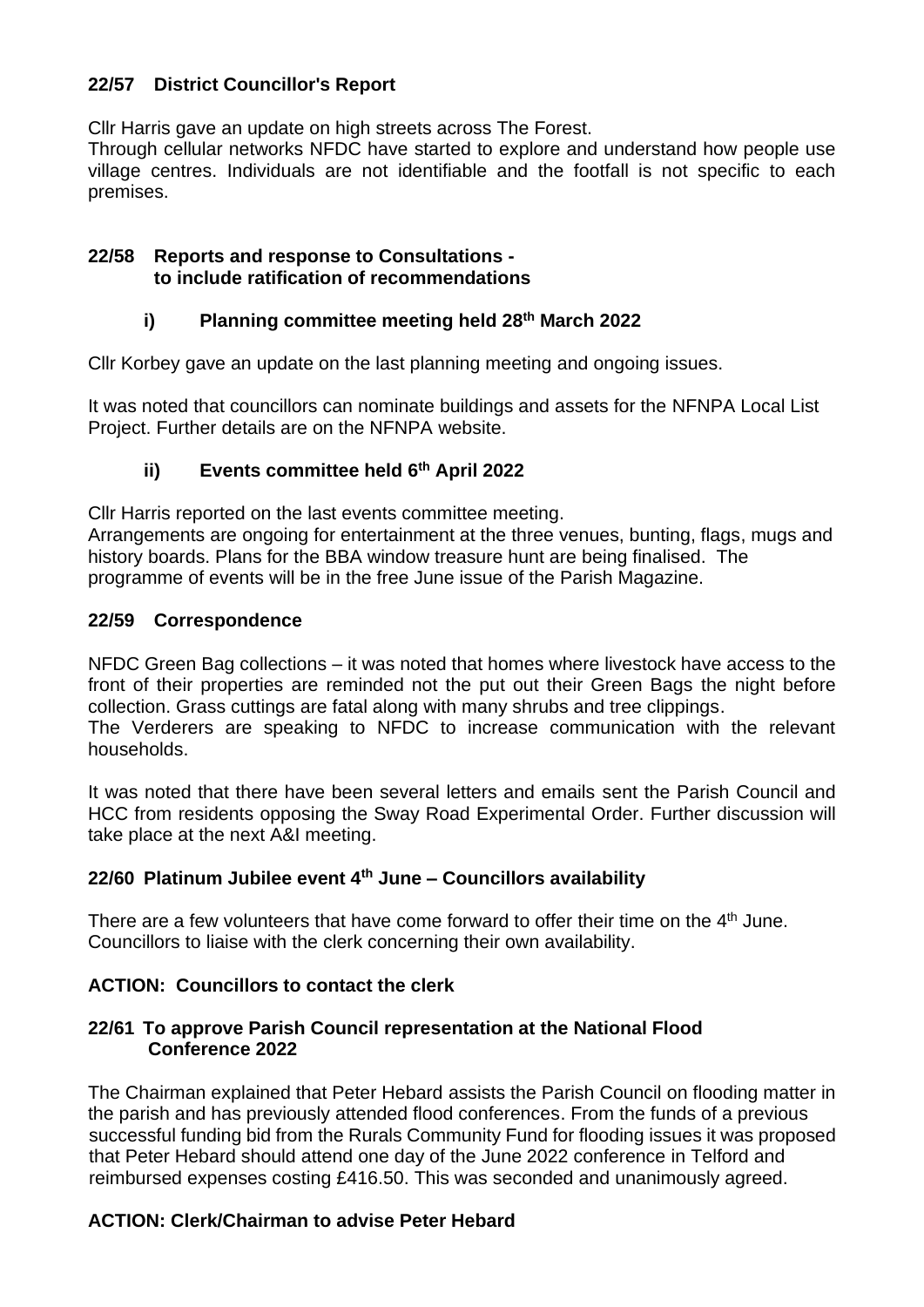## **22/62 Annual Parish Meeting**

The clerk gave an update on invited members to speak at the APM.

## **22/63 Approval of the Investment Strategy**

The P&R committee previously discussed the strategy. The previously circulated document was unanimously agreed by all.

Approval of the Financial Regulations and Financial Internal Control Policy – see 22/65

## **22/64 Accounts for payment.** Proposed, seconded and agreed.

Paul Reynolds (Fair Account) - Internal audit & financial risk assessment - £370 New Forest IT Ltd - Office IT support - £75 Viking - Stationery & step stool - £147.77 Brockenhurst Village Hall - Hall hire March - £257.75 Rob Hurl Carpentry & Building Ltd - Office works (shelving etc) - £870 Streets Ironmongers - Supplies - £25.95 ICCM - Subs - £95 Wessex Window Cleaners - Office window cleaning - £12 Positano Ltd - War memorial grass cutting - £60 Phone top up – Ray Ridout - £10.00 Edge IT – finance package - £434.40 Ray Ridout – reimbursement cordless drill - £39.99 Village Hall Hire – Hall Hire April - £552.25

Payments made during the month:

BT - March bill - £51.30 (d/d) + April - £58.50 Autela Payroll Services - £74.98 (s/o)

### **22/65 Internal Auditors Report**

The Auditors report has four recommendations which will be reviewed at the next P&R meeting and the Financial Regulations and Financial Internal Control Policy will be updated.

# **22/66 Tiffany Pritchard Jury Service**

Councillors were advised that Tiffany has been called up for jury service in May. It was proposed that Tiffany will be paid her normal weekly hours during the week's that she is required to attend. This was unanimously agreed.

**Pursuant to section 1(2) of the Public Bodies (Admission to Meetings) Act 1960 it is resolved that the Public and Press be excluded from the meeting due to the confidential nature of the business to be discussed.**

# **22/67 Update on Pensions advice**

Legal advice has been sought from two solicitors both costing £2500 + VAT.

It was proposed to instruct Anthony Collins Solicitors for a fixed fee of £2500 + VAT which will include an initial consultation up to one hour, a written report outlining options and a follow up consultation up to one hour. This was seconded and unanimously agreed. **RFO to instruct**